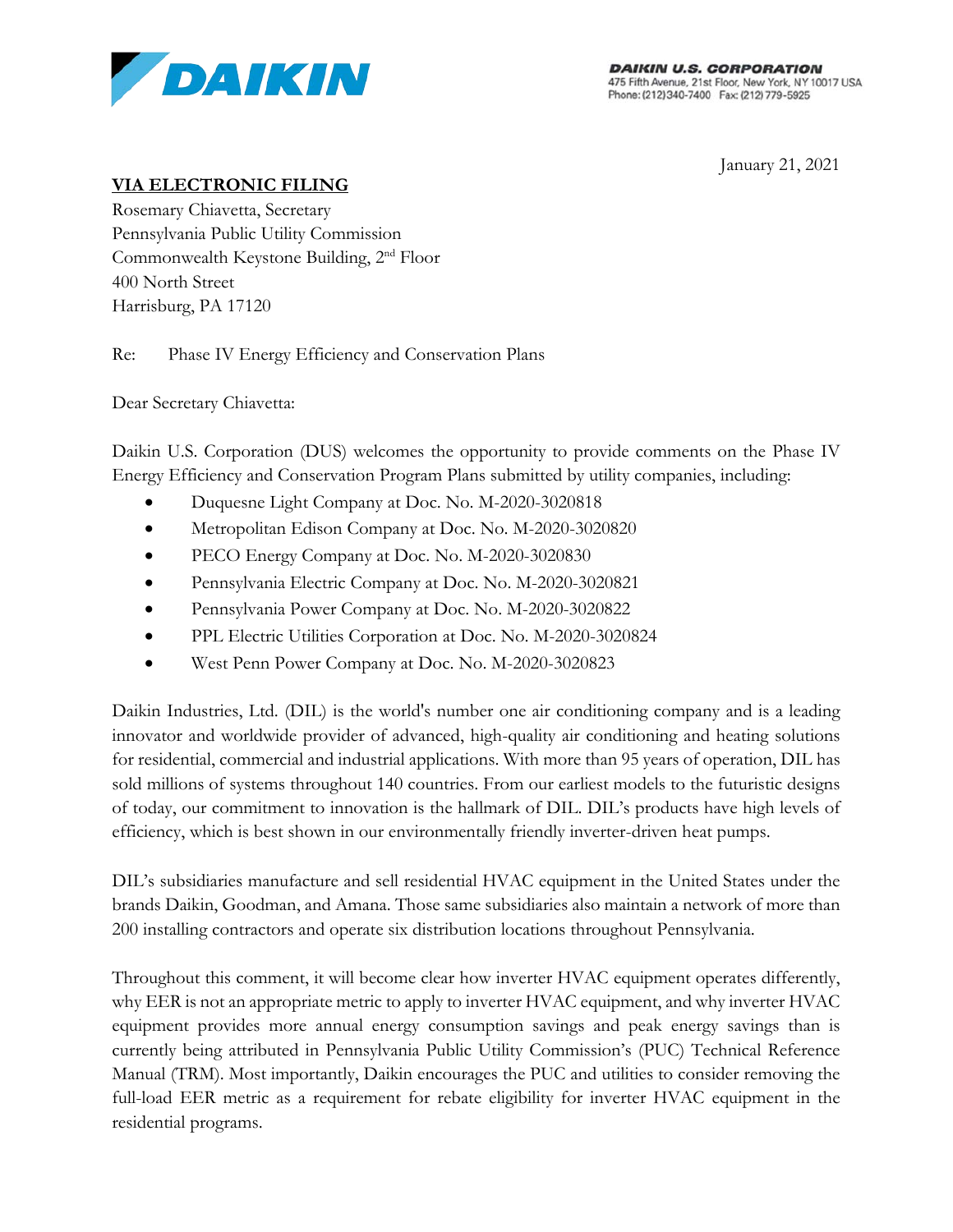# Inverter Technology

Inverter HVAC equipment doesn't operate like traditional single-speed HVAC equipment which is simply either on or off. Instead, inverter HVAC equipment modulates the capacity of the equipment to precisely meet the heating or cooling load at any given time. The United States Environmental Protection Agency (U.S. EPA) notes that inverter equipment and modulating systems specifically provide additional customer comfort advantages by following load, provide further energy efficiency improvements, and provide unique advantages for demand response<sup>[1](#page-1-0)</sup>.

The benefits of inverter HVAC equipment are most prevalent when it operates at partload capacities (i.e., less than 100% capacity). When operating at part-load, it can be significantly more efficient. As shown in Figure 1, inverter equipment's efficiency increases significantly as its load reduces below 100%. This exceeds the performance of both single-speed and two-speed equipment as load reduces. According to computer simulations, validated by the Electric Power Research Institute (EPRI), when variable speed HVAC equipment reduces its cooling capacity by 25% it results in a 43% reduction in power consumption



while for single-speed equipment it would yield only a [2](#page-1-1)5% reduction in power consumption<sup>2</sup>.

Adoption of inverter HVAC equipment worldwide has increased dramatically over the past decade<sup>[3](#page-1-2)</sup>. In Europe, inverter product adoption has doubled from 2009 to 2018 and now represents 84% of all air conditioners. In China, adoption rates have increased nearly ten-times from 2009 to 2018, now representing 76% of all air conditioner sales. Adoption of inverter HVAC equipment has lagged in the United States as compared to other regions, with adoption rates doubling from 2009 levels and comprising 16% of air conditioner sales in 2018. With this trend, we expect inverter HVAC equipment to play a larger and growing role in helping Pennsylvania achieve its energy efficiency and conservation program goals.

[https://www.energystar.gov/sites/default/files/CAC\\_ASHP\\_Version%206\\_Discussion%20Guide.pdf](https://www.energystar.gov/sites/default/files/CAC_ASHP_Version%206_Discussion%20Guide.pdf)

<span id="page-1-0"></span><sup>&</sup>lt;sup>1</sup> U.S. EPA, ENERGY STAR Residential Air Source Heat Pump and Central Air Conditioning Equipment Version 6.0 Discussion Guide dated August 3, 2018,

<span id="page-1-1"></span><sup>2</sup> HRAI and AHRI, Letter to U.S. EPA Regarding ENERGY STAR Residential Air Source Heat Pump and Central Air Conditioning Equipment Version 6.0 Discussion Guide dated September 21, 2018, [https://www.energystar.](https://www.energystar.gov/)  [gov/sites/default/files/AHRI\\_HRAI\\_Comments\\_CAC\\_ASHP\\_Discussion%20Guide\\_09%2021%202018.pdf](https://www.energystar.gov/sites/default/files/AHRI_HRAI_Comments_CAC_ASHP_Discussion%20Guide_09%2021%202018.pdf)

<span id="page-1-2"></span><sup>3</sup> Daikin, Promoting the Use of Inverter Products, <https://www.daikin.com/csr/environment/climatechange/inverter.html>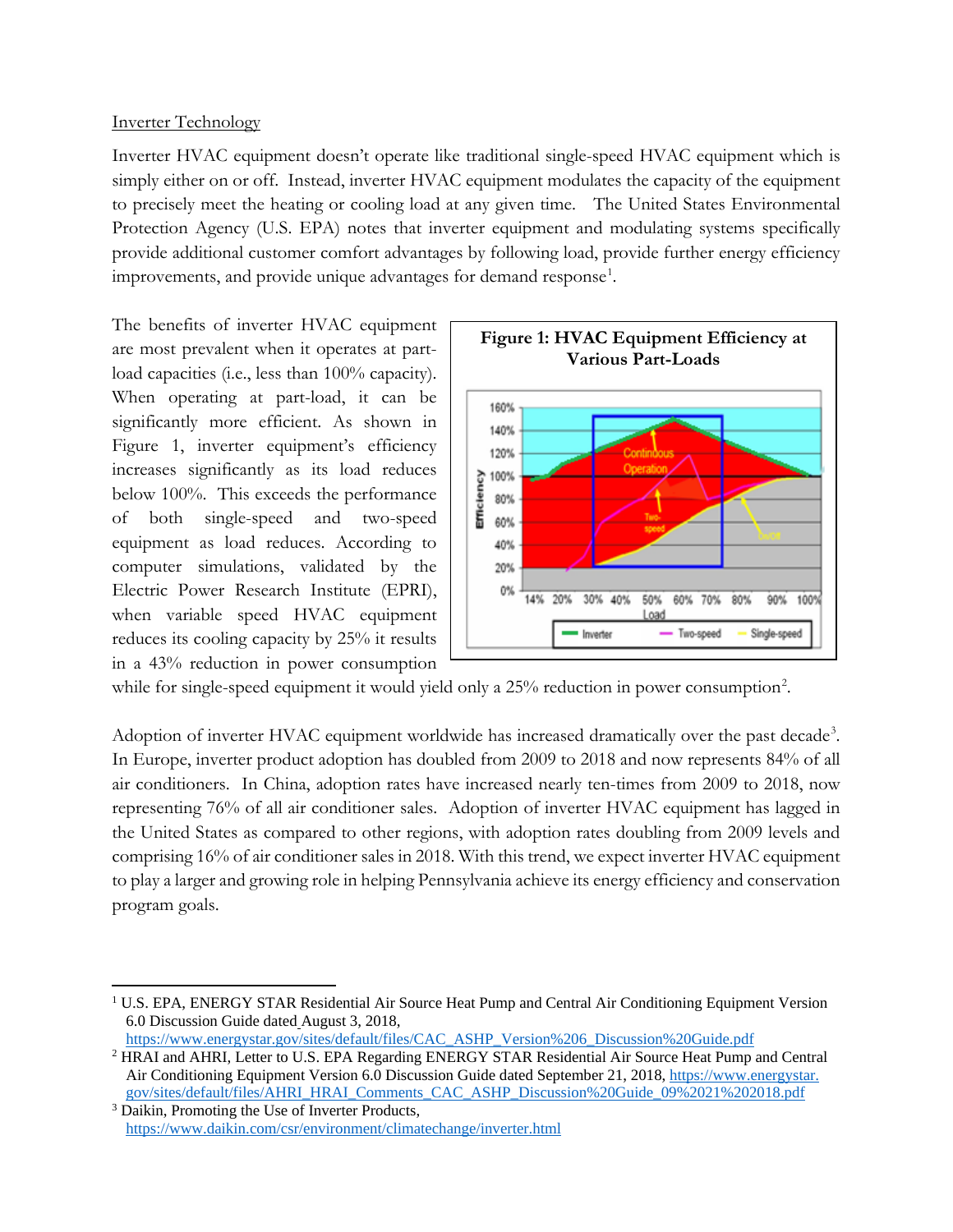#### **Efficiency Metrics**

The seasonal efficiency metrics such as Heating Seasonal Performance Factor (HSPF) and Seasonal Energy Efficiency Ratio (SEER) are used to estimate annual energy savings for Air-Conditioner and Air Source Heat Pump measures. The additional full load metric, Energy Efficiency Ratio (EER), does not thoroughly address the benefits of inverter technology, especially for products that are capable of providing demand response. In fact, according to National Resource Defense Council (NRDC), "current test procedures do not adequately capture the impact of a variable capacity unit's control logic, which can have a large impact on efficiency"[4](#page-2-0) .

The test procedures are prescribed by the Air-Conditioning, Heating & Refrigeration Institute's (AHRI) Standard 210 / 240 which require the full-load EER metric to be calculated based on the equipment's capacity and input power at fixed outdoor temperatures of 95°F dry bulb / 75°F wet bulb and indoor temperatures of 80°F dry bulb / 67°F wet bulb. As such, the full-load EER metric does not appropriately take into account the full benefits on offer from inverter systems. Inverter HVAC equipment under those same real-world conditions will modulate its capacity to meet the precise cooling load to maintain comfort. Therefore, the benefit of inverter HVAC equipment is realized in the real-world application and use, but not necessarily recognized in the test procedure for the full-load EER metric.

The U.S. EPA acknowledges that EER requirements present a barrier to wider adoption of variable speed equipment.<sup>1</sup> Today, the full-load EER testing procedures only consider one fixed capacity of inverter HVAC equipment, and does not acknowledge that equipment's ability to modulate its capacity. By modulating its capacity, the equipment will operate more efficiently in the real-world when faced with full-load EER conditions. As such, the application of the full-load EER metric to inverter HVAC equipment is not indicative of the true performance under peak conditions. This issue is even further exacerbated by mechanical contractor's preference to oversize equipment, meaning many installations with inverter HVAC equipment may never operate at 100% cooling capacity. As outlined in Figure 1, when inverter HVAC equipment is oversized it will operate at part-load and in a more efficient manner than the full-load EER metric would indicate. According to EPRI, "the link of EER and building performance is not straightforward" and that "high EER systems do not necessarily manage peak (and there is data to show that)"[5](#page-2-1) .

<span id="page-2-0"></span><sup>4</sup> NRDC, NRDC Comments on ENERGY STAR Program Requirements for Air Source Heat Pump and Central Air Conditioner Equipment Version 6.0, Draft 1 dated May 23, 2019[, https://www.energystar.gov/sites/](https://www.energystar.gov/sites/default/) [default/files/NRDC%20Comments%20on%20CACASHP%20Draft%201%20V6.0.pdf](https://www.energystar.gov/sites/default/files/NRDC%20Comments%20on%20CACASHP%20Draft%201%20V6.0.pdf)

<span id="page-2-1"></span><sup>5</sup> EPRI, Comments to U.S. EPA Regarding ENERGY STAR Residential Air Source Heat Pump and Central Air Conditioner Equipment Version 6.0 Discussion Guide, [https://www.energystar.gov/sites/default/files/](https://www.energystar.gov/sites/default/files/EPRI_Comments_CAC_ASHP_Discussion%20Guide_10%204%2018.pdf) [EPRI\\_Comments\\_CAC\\_ASHP\\_Discussion%20Guide\\_10%204%2018.pdf](https://www.energystar.gov/sites/default/files/EPRI_Comments_CAC_ASHP_Discussion%20Guide_10%204%2018.pdf)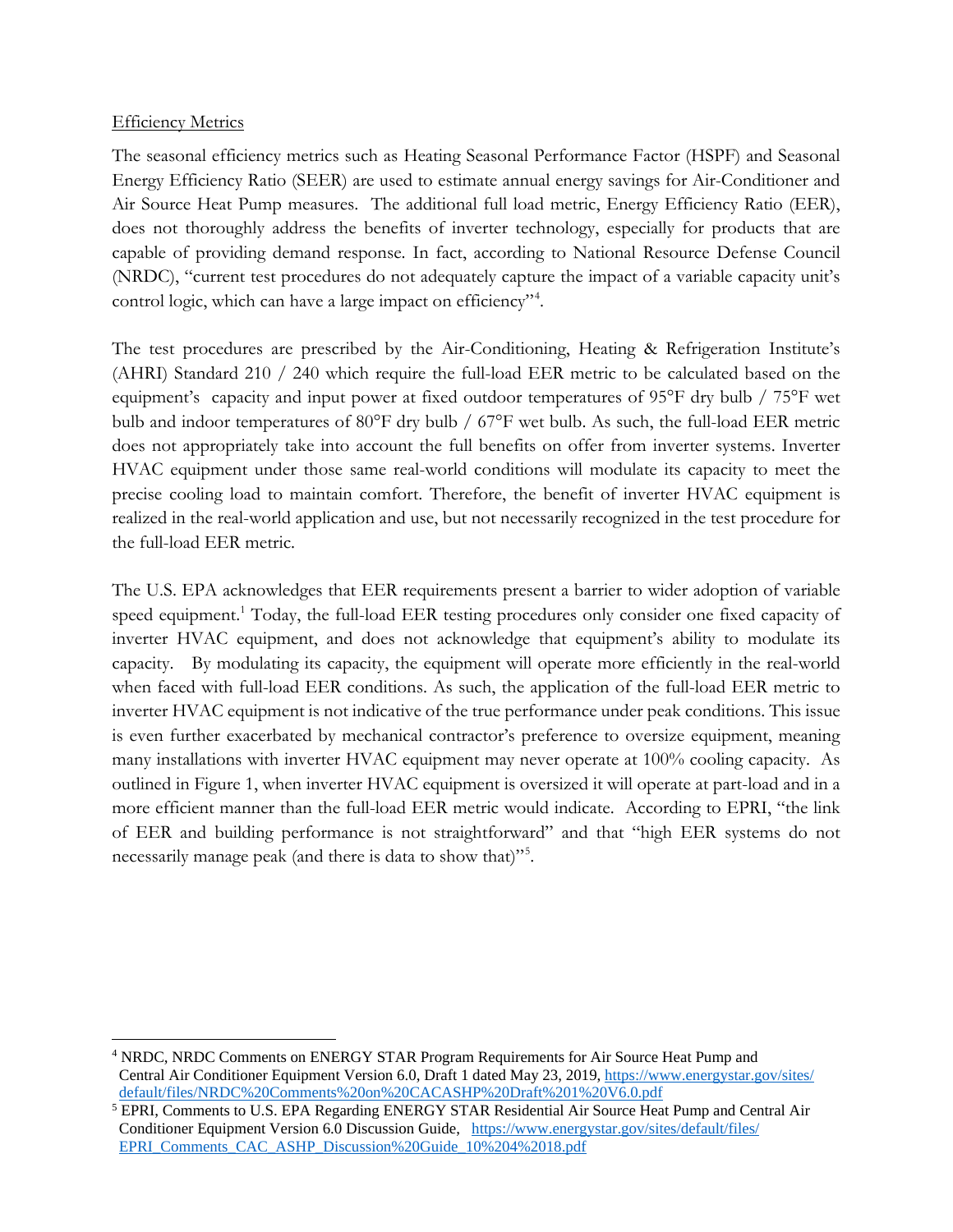# Meteorological Conditions in Pennsylvania and Efficiency

Daikin reviewed Typical Meteorological Year version 3 (TMY3) historic weather data for four important Pennsylvania locations, including Philadelphia, Pittsburg, Wilkes-Barre, and Erie. TMY3 data was produced by the National Renewable Energy Laboratory (NREL).<sup>[6](#page-3-0)</sup> TMY3 weather data typifies meteorological conditions and is based on data collected over a 30-year period (1976-2005) and represents a year of typical climatic conditions for every hour of the year. As shown in Table 1 for Philadelphia, Pittsburg, Wilkes-Barre and Erie respectively, Daikin observed that TMY3 data shows that only 0.4%, 0.0%, 0.0%, and 0.1% of all cooling season hours or 0.1%, 0.0%, 0.0%, and 0.02% of all hours in a year were at or above full-load EER conditions (i.e., 95°F outdoor temperatures or higher).

| Bin | Temp.   | Represent- | Federal Test   | Philadelphia       | Pittsburg TMY3     | Wilkes-Barre       | Erie               |
|-----|---------|------------|----------------|--------------------|--------------------|--------------------|--------------------|
|     | Range   | ative      | Procedure      | TMY3               | Fractional Bin     | TMY3               | TMY3               |
|     | (F)     | Temp. (F)  | Fractional Bin | Fractional Bin     | Hours <sup>6</sup> | Fractional Bin     | Fractional Bin     |
|     |         |            | Hours          | Hours <sup>6</sup> |                    | Hours <sup>6</sup> | Hours <sup>6</sup> |
|     | 65-69   | 67         | 0.214          | 0.246              | 0.297              | 0.332              | 0.380              |
| 2   | $70-74$ | 72         | 0.231          | 0.285              | 0.304              | 0.346              | 0.277              |
| 3   | 75-79   | 77         | 0.216          | 0.211              | 0.189              | 0.217              | 0.164              |
| 4   | 80-84   | 82         | 0.161          | 0.147              | 0.146              | 0.083              | 0.128              |
| 5   | 85-89   | 87         | 0.104          | 0.079              | 0.059              | 0.019              | 0.038              |
| 6   | $90-94$ | 92         | 0.052          | 0.028              | 0.004              | 0.002              | 0.013              |
| 7   | 95-99   | 97         | 0.018          | 0.004              | $\Omega$           | $\Omega$           | 0.001              |
| 8   | 100-104 | 102        | 0.004          | $\theta$           | $\theta$           | $\Omega$           | $\Omega$           |

**Table 1: Cooling Seasonal Bin Fractions for TMY3 Data throughout Pennsylvania**

Further, this TMY3 data indicates that weather in all four Pennsylvania locations is milder than the weather conditions used when calculating SEER for HVAC equipment. For example, the federal test procedure used to determine SEER assumes 2.2% of all cooling season hours are in bin numbers seven and eight (these represent temperatures in the range of 95-99°F and 100-104°F respectively). The TMY3 data for all four locations range from 0.4% to 0.0% of all cooling season hours are in those same bins. The weather data in Table 1 indicates that all four Pennsylvania locations experience a higher number of hours in lower temperature bins (i.e., bins 1 and 2), therefore inverter HVAC equipment should perform more efficiently relative to the SEER metric rated in accordance with the federal test procedures.

Lastly, Daikin reviewed hourly weather data for a set of more recent weather data which is publicly available[7](#page-3-1) , which includes five more recent years 2015, 2016, 2017, 2018 and 2019, as shown in Tables 2, 3, 4 and 5. In all these years for all four locations, the bin fractions observed in bins seven and eight (i.e., temperatures observed above 95°F) were significantly less than those used in the federal test procedure. Over the recent five years for Philadelphia, Pittsburg, Wilkes-Barre, and Erie respectively, 0.17%, 0.18%, 0.06% and 0.00% of all cooling hours were at or above full-load EER conditions (i.e.,

<span id="page-3-0"></span><sup>6</sup> <https://nsrdb.nrel.gov/data-sets/archives.html>

<span id="page-3-1"></span><sup>7</sup> Location ID: 1206635 (Philadelphia), 1064999 (Pittsburg), 1183577 (Wilkes-Barre), 1062499 (Erie) <https://maps.nrel.gov/nsrdb-viewer/>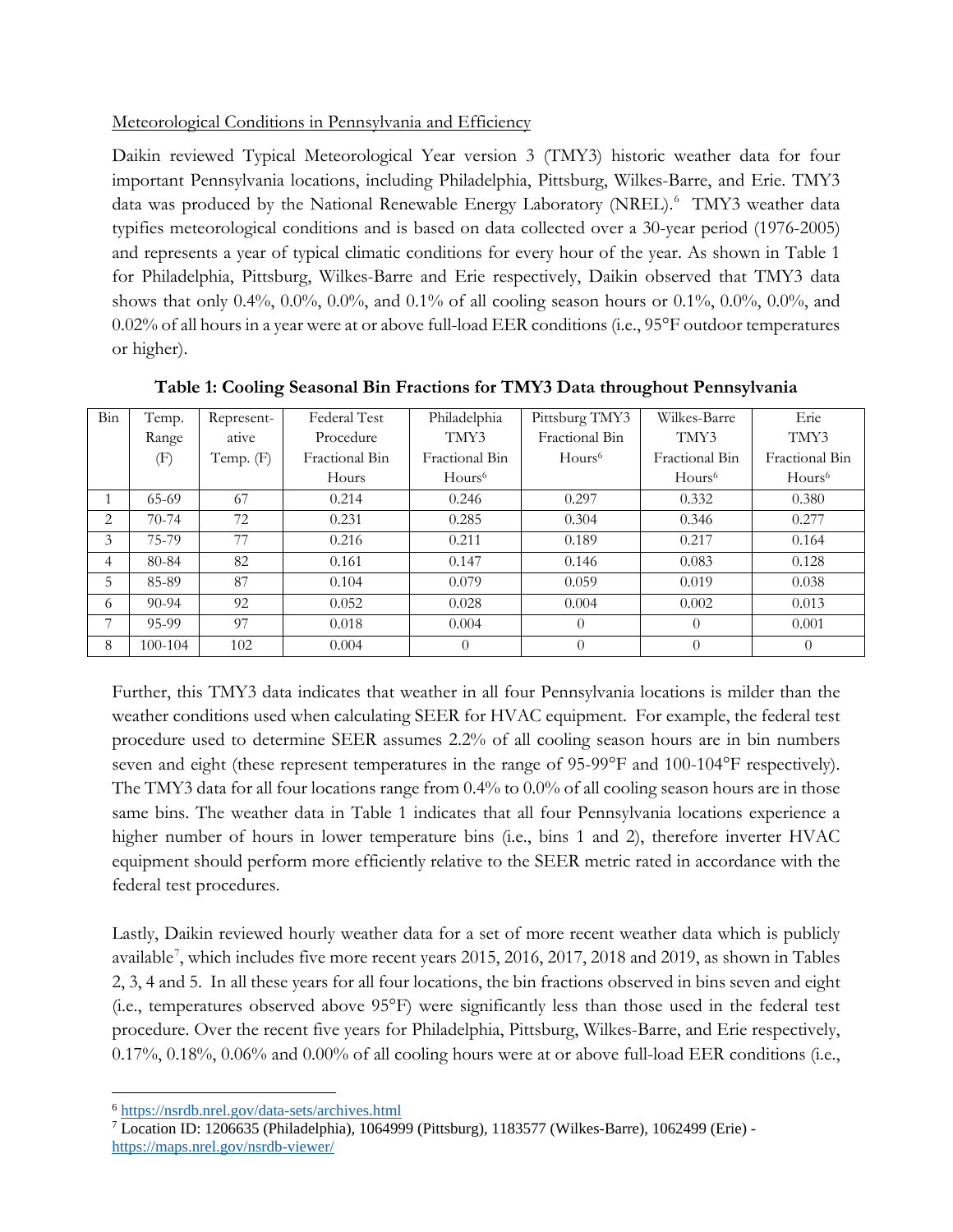95°F outdoor temperatures or higher) as compared to the 1.8% used in the federal test procedure. This further demonstrates the point that full-load EER conditions are exceedingly rare throughout the Commonwealth of Pennsylvania.

Overall, the review of TMY3 data and more recent weather data indicates that there are very few hours at full-load EER conditions in Pennsylvania. Daikin hopes that the PUC along with the utilities would consider removing the EER requirement for inverter HVAC equipment in the residential HVAC program for central air conditioners and air source heat pumps.

| Bin | Temp.     | Rep.           | Federal Test         | $2015$ Bin             | $2016$ Bin             | 2017 Bin               | $2018$ Bin             | $2019$ Bin             |
|-----|-----------|----------------|----------------------|------------------------|------------------------|------------------------|------------------------|------------------------|
|     | Range     | Temp.          | Procedure Fractional | Fractions <sup>7</sup> | Fractions <sup>7</sup> | Fractions <sup>7</sup> | Fractions <sup>7</sup> | Fractions <sup>7</sup> |
|     | (F)       | $(\mathrm{F})$ | <b>Bin Hours</b>     |                        |                        |                        |                        |                        |
|     | $65-69$   | 67             | 0.214                | 0.221                  | 0.187                  | 0.228                  | 0.230                  | 0.262                  |
| 2   | $70-74$   | 72             | 0.231                | 0.304                  | 0.280                  | 0.323                  | 0.309                  | 0.284                  |
| 3   | 75-79     | 77             | 0.216                | 0.223                  | 0.219                  | 0.228                  | 0.218                  | 0.191                  |
| 4   | 80-84     | 82             | 0.161                | 0.170                  | 0.168                  | 0.153                  | 0.154                  | 0.157                  |
| 5   | 85-89     | 87             | 0.104                | 0.052                  | 0.074                  | 0.048                  | 0.069                  | 0.092                  |
| 6   | $90 - 94$ | 92             | 0.052                | 0.029                  | 0.066                  | 0.020                  | 0.020                  | 0.013                  |
| 7   | 95-99     | 97             | 0.018                | 0.000                  | 0.007                  | 0.001                  | 0.000                  | 0.001                  |
| 8   | 100-104   | 102            | 0.004                | 0.000                  | 0.000                  | 0.000                  | 0.000                  | 0.000                  |

**Table 2: Cooling Seasonal Bin Fractions for Recent Weather Data for Philadelphia, PA**

# **Table 3: Cooling Seasonal Bin Fractions for Recent Weather Data for Pittsburg, PA**

| Bin | Temp.     | Rep.  | Federal Test         | 2015 Bin               | 2016 Bin               | 2017 Bin               | 2018 Bin               | 2019 Bin               |
|-----|-----------|-------|----------------------|------------------------|------------------------|------------------------|------------------------|------------------------|
|     | Range     | Temp. | Procedure Fractional | Fractions <sup>7</sup> | Fractions <sup>7</sup> | Fractions <sup>7</sup> | Fractions <sup>7</sup> | Fractions <sup>7</sup> |
|     | (F)       | (F)   | Bin Hours            |                        |                        |                        |                        |                        |
|     | $65-69$   | 67    | 0.214                | 0.251                  | 0.198                  | 0.258                  | 0.296                  | 0.317                  |
| 2   | $70-74$   | 72    | 0.231                | 0.292                  | 0.291                  | 0.313                  | 0.263                  | 0.261                  |
| 3   | 75-79     | 77    | 0.216                | 0.228                  | 0.200                  | 0.215                  | 0.186                  | 0.183                  |
| 4   | 80-84     | 82    | 0.161                | 0.146                  | 0.153                  | 0.153                  | 0.144                  | 0.151                  |
| 5   | 85-89     | 87    | 0.104                | 0.048                  | 0.091                  | 0.047                  | 0.083                  | 0.076                  |
| 6   | $90 - 94$ | 92    | 0.052                | 0.035                  | 0.063                  | 0.015                  | 0.025                  | 0.013                  |
| 7   | 95-99     | 97    | 0.018                | 0.000                  | 0.004                  | 0.000                  | 0.004                  | 0.000                  |
| 8   | 100-104   | 102   | 0.004                | 0.000                  | 0.000                  | 0.000                  | 0.000                  | 0.000                  |

|  |  |  | Table 4: Cooling Seasonal Bin Fractions for Recent Weather Data for Wilkes-Barre, PA |
|--|--|--|--------------------------------------------------------------------------------------|
|--|--|--|--------------------------------------------------------------------------------------|

| Bin | Temp.     | Rep.  | Federal Test         | 2015 Bin               | 2016 Bin               | 2017 Bin               | 2018 Bin               | $2019$ Bin             |
|-----|-----------|-------|----------------------|------------------------|------------------------|------------------------|------------------------|------------------------|
|     | Range     | Temp. | Procedure Fractional | Fractions <sup>7</sup> | Fractions <sup>7</sup> | Fractions <sup>7</sup> | Fractions <sup>7</sup> | Fractions <sup>7</sup> |
|     | (F)       | (F)   | Bin Hours            |                        |                        |                        |                        |                        |
|     | $65-69$   | 67    | 0.214                | 0.244                  | 0.197                  | 0.274                  | 0.279                  | 0.325                  |
| 2   | $70-74$   | 72    | 0.231                | 0.304                  | 0.299                  | 0.347                  | 0.319                  | 0.307                  |
| 3   | 75-79     | 77    | 0.216                | 0.236                  | 0.212                  | 0.244                  | 0.219                  | 0.192                  |
| 4   | 80-84     | 82    | 0.161                | 0.149                  | 0.182                  | 0.112                  | 0.128                  | 0.138                  |
| 5   | 85-89     | 87    | 0.104                | 0.037                  | 0.076                  | 0.015                  | 0.049                  | 0.035                  |
| 6   | $90 - 94$ | 92    | 0.052                | 0.029                  | 0.034                  | 0.008                  | 0.004                  | 0.003                  |
| ⇁   | 95-99     | 97    | 0.018                | 0.000                  | 0.001                  | 0.000                  | 0.002                  | 0.000                  |
| 8   | 100-104   | 102   | 0.004                | 0.000                  | 0.000                  | 0.000                  | 0.000                  | 0.000                  |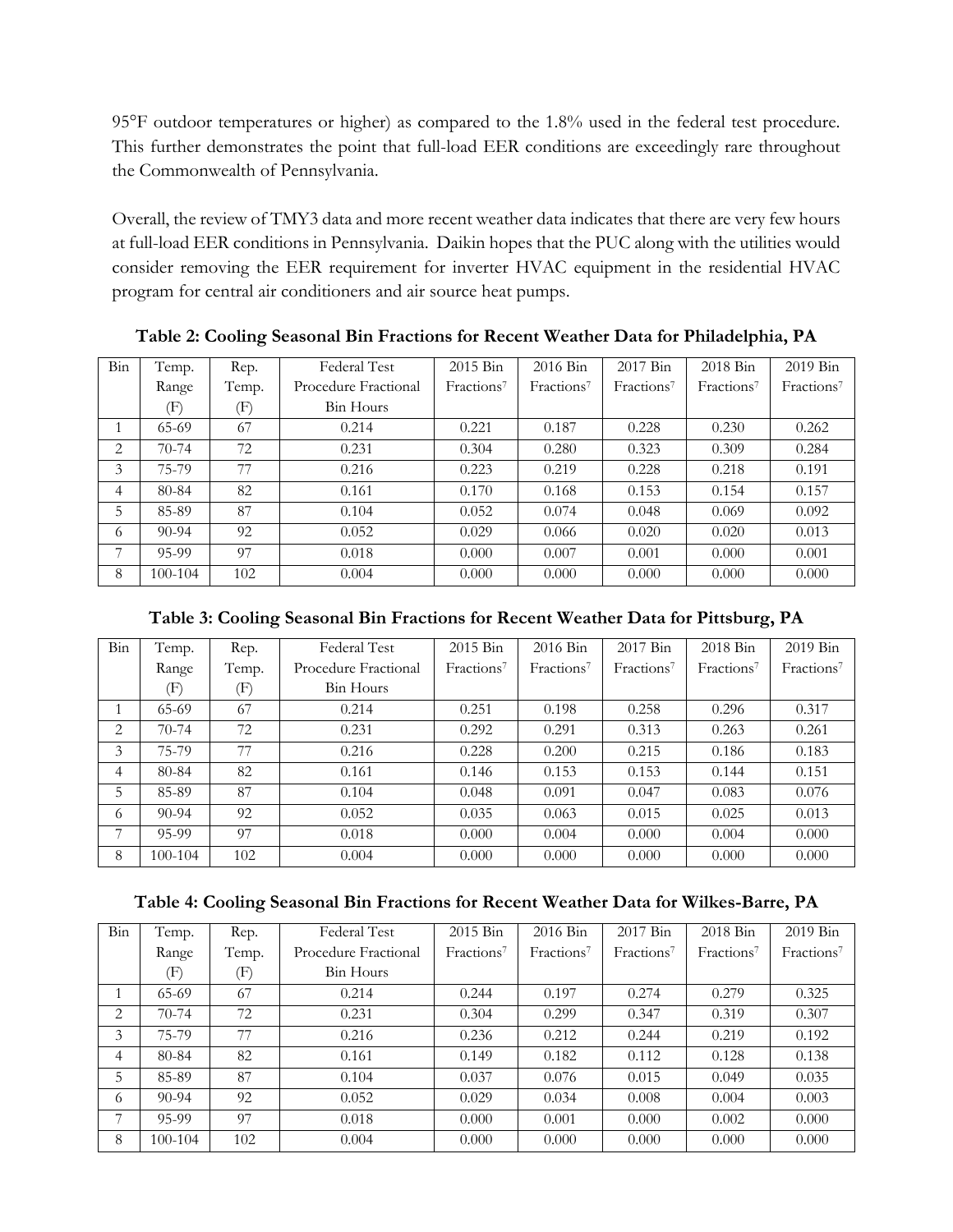| Bin | Temp.     | Rep.  | Federal Test         | 2015 Bin               | $2016$ Bin             | 2017 Bin               | $2018 \text{Bin}$      | $2019$ Bin             |
|-----|-----------|-------|----------------------|------------------------|------------------------|------------------------|------------------------|------------------------|
|     | Range     | Temp. | Procedure Fractional | Fractions <sup>7</sup> | Fractions <sup>7</sup> | Fractions <sup>7</sup> | Fractions <sup>7</sup> | Fractions <sup>7</sup> |
|     | $\rm (F)$ | (F)   | Bin Hours            |                        |                        |                        |                        |                        |
|     | $65-69$   | 67    | 0.214                | 0.296                  | 0.196                  | 0.321                  | 0.263                  | 0.317                  |
| 2   | $70-74$   | 72    | 0.231                | 0.418                  | 0.349                  | 0.388                  | 0.344                  | 0.371                  |
| 3   | 75-79     | 77    | 0.216                | 0.198                  | 0.269                  | 0.227                  | 0.229                  | 0.213                  |
| 4   | 80-84     | 82    | 0.161                | 0.074                  | 0.157                  | 0.061                  | 0.135                  | 0.090                  |
| 5   | 85-89     | 87    | 0.104                | 0.015                  | 0.027                  | 0.003                  | 0.028                  | 0.009                  |
| 6   | $90-94$   | 92    | 0.052                | 0.000                  | 0.001                  | 0.000                  | 0.001                  | 0.000                  |
| 7   | 95-99     | 97    | 0.018                | 0.000                  | 0.000                  | 0.000                  | 0.000                  | 0.000                  |
| 8   | 100-104   | 102   | 0.004                | 0.000                  | 0.000                  | 0.000                  | 0.000                  | 0.000                  |

**Table 5: Cooling Seasonal Bin Fractions for Recent Weather Data for Erie, PA**

### Application of Full-Load EER to Air-Source Heat Pumps (ASHP)

Heat pump adoption throughout the Mid-Atlantic United States is accelerating rapidly and they are being relied upon more and more for year-round comfort. Heat pumps can provide efficient heating and cooling for all the climate conditions experienced in Pennsylvania and as such, they are being sized and used accordingly.

According to Northeast Energy Efficiency Partnership's (NEEP) cold-climate air source heat pump database, on average heat pumps have a 30% higher cooling capacity (at 95°F outdoor conditions) as compared to its heating capacity (at 5°F outdoor conditions). For example, if a typical heat pump could produce 48 kBtu of heat at 5°F, it would produce 76 kBtu of cooling at 95°F. This relationship between cooling and heating capacity is the direct opposite of what Pennsylvania climate requires; typically, the Pennsylvania climate requires homes to have heating loads which are approximately 2.3 times larger than that of the cooling load<sup>[8](#page-5-0)</sup>. For example, a home with a heating load of 48 kBtu would likely have a cooling load closer to 21 kBtu.



Given these typical conditions, heat pumps will likely have significant additional capacity during peak cooling conditions and therefore would not typically operate at rated conditions or full-load EER conditions. When operating at steady state during these peak cooling conditions, it is more likely that inverter-driven heat pumps will operate at capacities of 25-30% which would result in the equipment operating with significantly higher efficiency than indicated by the equipment's EER rating as demonstrated in Figure 1.

<span id="page-5-0"></span><sup>8</sup> NEEP, Figure 1 in Assessment of Residential and Small Commercial Air-Source Heat Pump Installation and Best Practices in Cold-Climates - June 2017 <https://neep.org/sites/default/files/AssessmentofResandSmallCommASHPInstallationPracticesinCold-Climates.pdf>